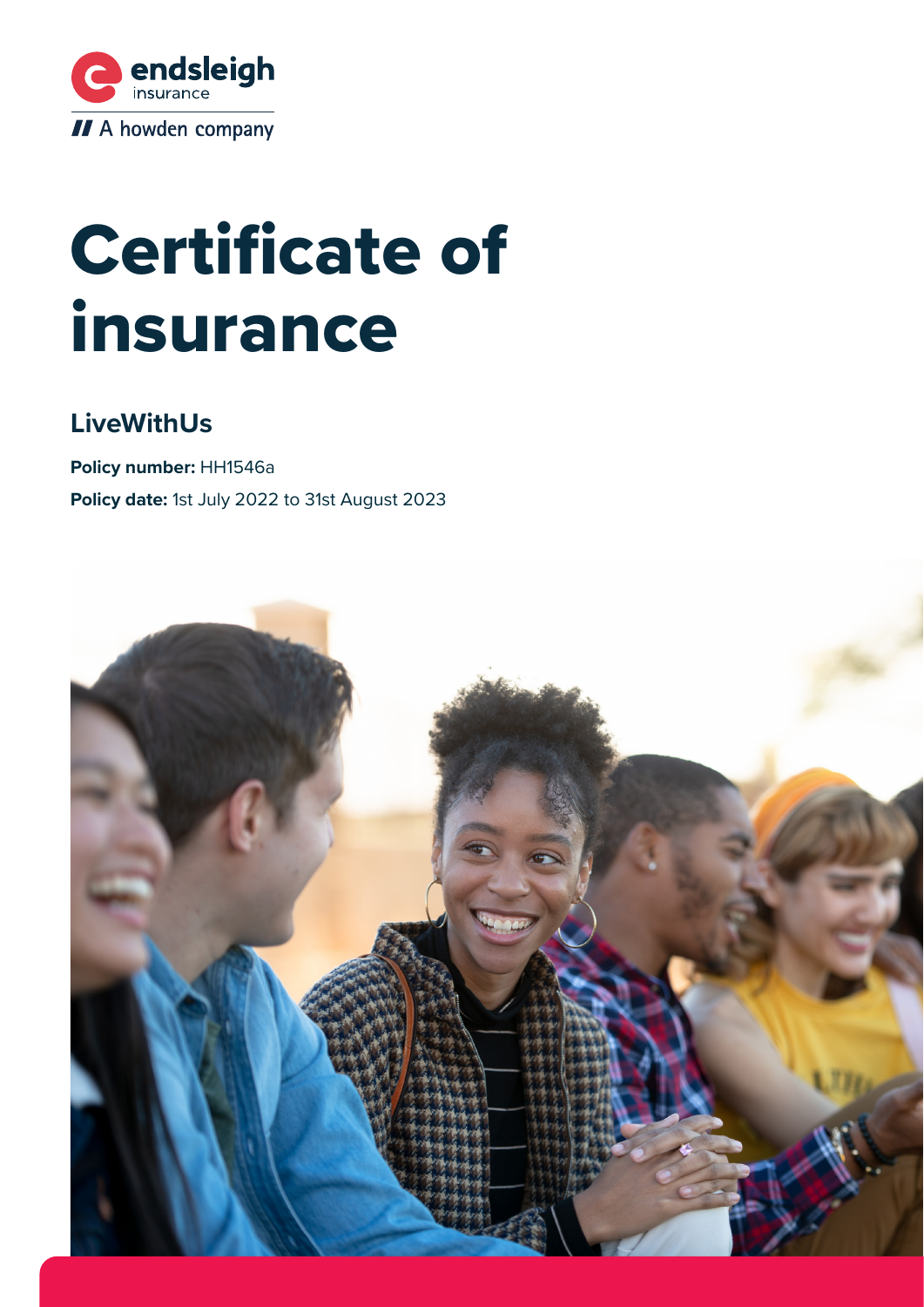#### Key benefits – what's covered?

Your items are covered inside your student accommodation against fire, flood and forced entry theft up to the following amounts

| <b>Core room cover</b>                                                                                | <b>Limit</b> |
|-------------------------------------------------------------------------------------------------------|--------------|
| Total student room contents cover                                                                     | £5,000       |
| Disabled students room contents cover                                                                 | £6,000       |
| Single article limit (unless outlined separately)                                                     | £1,250       |
| Desktop Computer equipment                                                                            | £2,000       |
| Laptops and Tablets                                                                                   | £2,000       |
| Computer accessories                                                                                  | £150         |
| Mobile phone (forced entry only)                                                                      | £1,000       |
| Audio equipment, DVD & video players, computer consoles,<br>hard drives and other data carrying media | £1,000       |
| Computer games, CDs, DVDs, videos & records                                                           | £600         |
| Photographic equipment                                                                                | £1,000       |
| Sports equipment                                                                                      | £1,000       |
| <b>Musical instruments</b>                                                                            | £600         |
| Clothing (single article limit)                                                                       | £350         |
| Valuables including jewellery & watches                                                               | £600         |
| Personal money (forced entry only)                                                                    | £50          |
| Credit/debit card fraud (forced entry only)                                                           | £500         |
| University property on loan                                                                           | £500         |
| Library books                                                                                         | £250         |
| Rented household goods                                                                                | £1,250       |
| <b>Contact lenses</b>                                                                                 | £150         |

(Additional benefits on next page)

# Key exclusions – what's not covered:

| • Accidental damage                                          | • Musical instruments outside the room   | $\mathbb{R}$  | $\sqrt{2 \cdot 3}$ | – Ľ. L               |
|--------------------------------------------------------------|------------------------------------------|---------------|--------------------|----------------------|
| • Laptops/other gadgets outside the room                     | • Bicycles                               | $\mathscr{E}$ |                    | $\sqrt{\frac{1}{2}}$ |
| • Theft without forcible or violent entry<br>(walk in theft) | • Any other items taken outside the room |               | $\bigcirc$         |                      |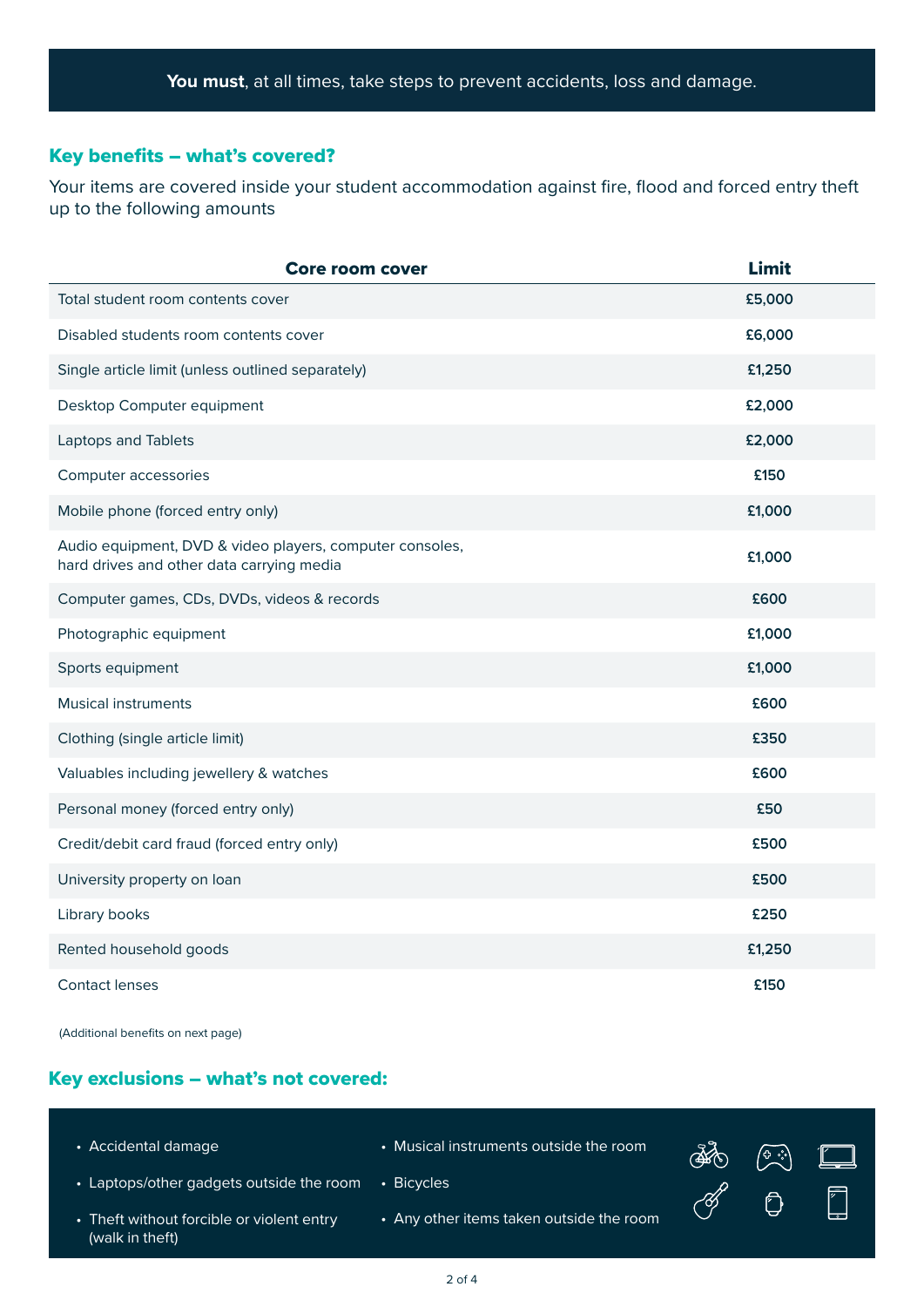| <b>Additional benefits</b>                                                                                                                | Limit        |
|-------------------------------------------------------------------------------------------------------------------------------------------|--------------|
| Theft of student's contents whilst in direct transit between university/college<br>and their parents home at the beginning or end of term | £500 per bag |
| Clothing damage by faulty laundry equipment                                                                                               | £300         |
| Food spoilage (loss of food from fridge/freezers)                                                                                         | £75          |
| Replacement locks and keys (following damage resulting from burglary)                                                                     | £350         |
| Personal accident cover                                                                                                                   | £50,000      |
| Permanent total disablement as a result of an accident                                                                                    | £50,000      |
| Accidental death or permanent total disablement of parent or guardian                                                                     | £5,000       |

| <b>Liabilities</b>                                                  | Limit  |
|---------------------------------------------------------------------|--------|
| Tenants liability cover                                             | £5,000 |
| Damage to public service equipment (water, electricity, gas meters) | £150   |
| Personal liability                                                  | £1m    |

| <b>Excesses</b><br>(the first amount you will have to pay for each and every claim): | Limit |
|--------------------------------------------------------------------------------------|-------|
| Room contents                                                                        | £50   |
| Laptops and tablets                                                                  | £75   |
| Money and credit cards                                                               | £25   |
| Frozen food                                                                          | £10   |
| Liabilities and Personal accident benefits                                           | £25   |

# How to make a claim:

To make a claim download the My Endsleigh App at **[www.my.endsleigh.co.uk/signup](https://my.endsleigh.co.uk/signup/)** or submit a claims form at **[Zurich Insurance - Property Claims Portal - Home](https://propertyclaims.zurich.co.uk/index.html)**